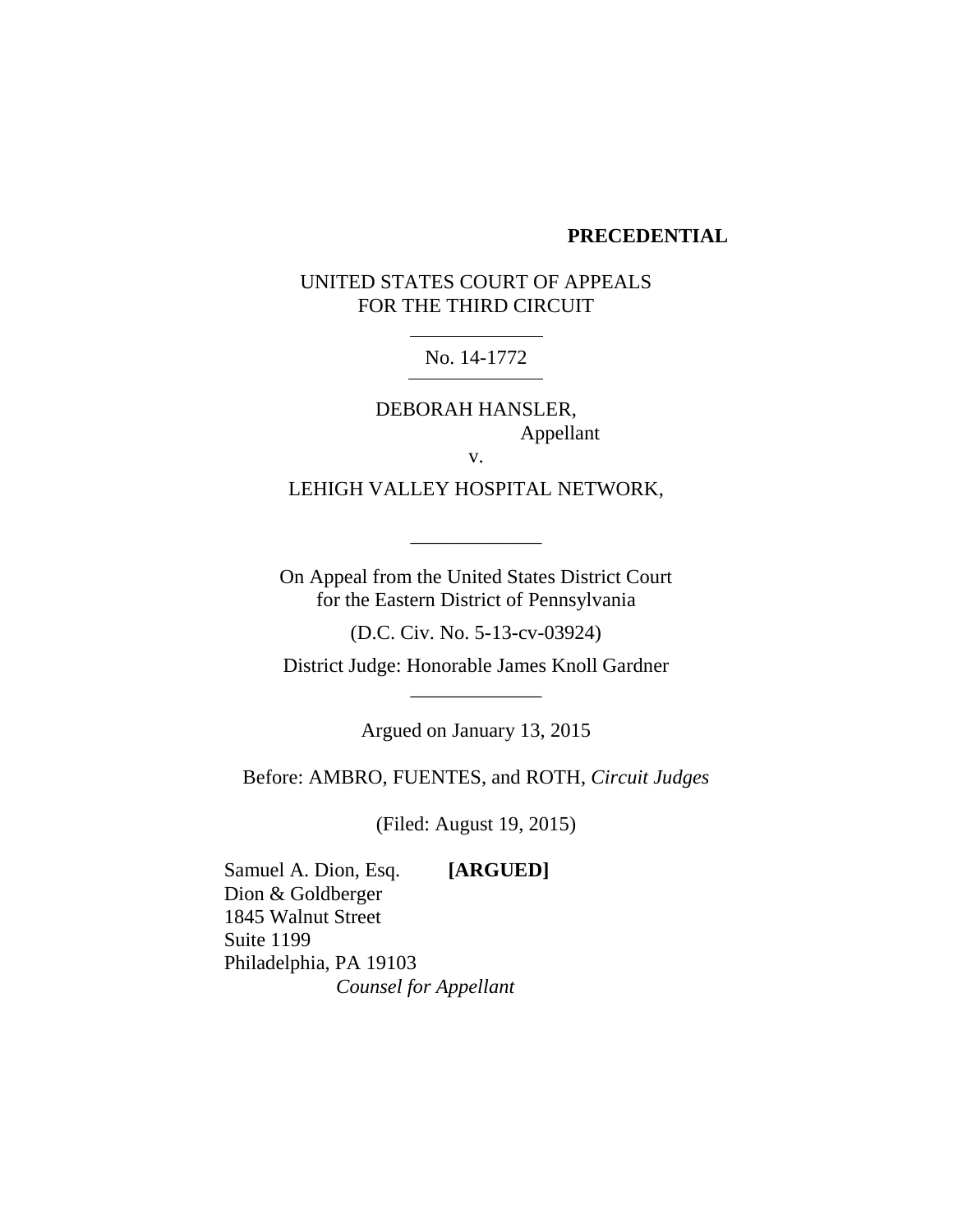Darren M. Creasy, Esq. Karyn Dobroskey Rienzi, Esq. A. James Johnston, Esq. Andrea M. Kirshenbaum, Esq. **[ARGUED]** Post & Schnell 1600 John F. Kennedy Boulevard Four Penn Center, 14th Floor Philadelphia, PA 19103

Glenn Guanowsky, Esq. Lehigh Valley Hospital Department of Legal Services 1200 South Cedar Crest Boulevard P.O. Box 689 Allentown, PA 18103 *Counsel for Appellee*

OPINION

FUENTES, *Circuit Judge*.

 $\overline{a}$ 

Deborah Hansler requested intermittent leave from her former employer, Lehigh Valley Health Network ("Lehigh Valley"), under the Family Medical Leave Act of 1993 ("FMLA" or the "Act"), 29 U.S.C. § 2601 *et seq*. 1 Specifically, Hansler submitted a medical certification

<sup>&</sup>lt;sup>1</sup> The case name incorrectly refers to Lehigh Valley Health Network as Lehigh Valley Hospital Network.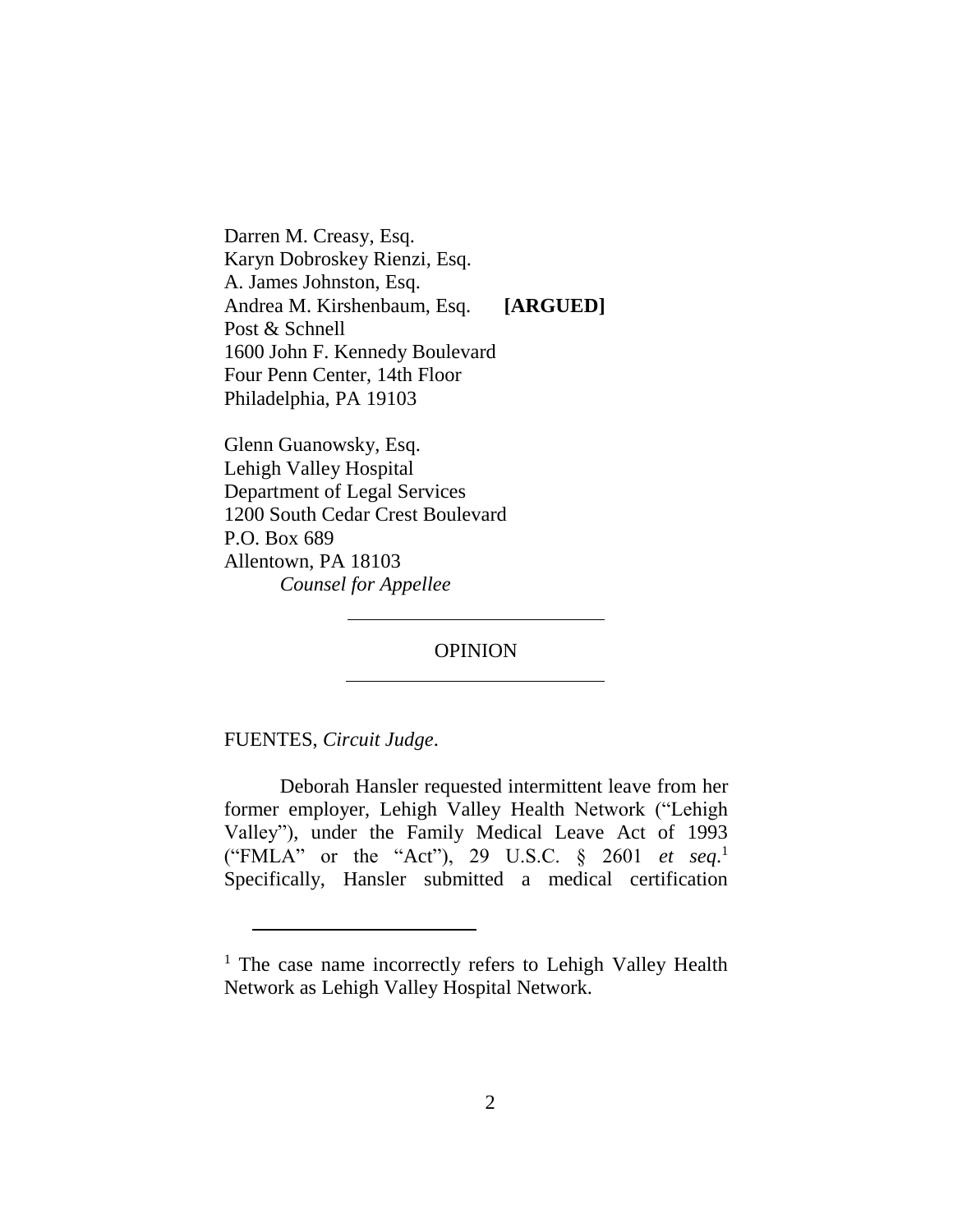requesting leave for two days a week for approximately one month. As alleged in the complaint, the medical certification refers to the length of her requested leave but not the nature or duration of her condition. A few weeks later, after she took several days off work, Lehigh Valley terminated Hansler's employment without seeking any clarification about her medical certification, as required by law. Lehigh Valley cited excessive absences and informed her that the request for leave had been denied. Hansler sued Lehigh Valley for violations of the Medical Leave Act, and the District Court dismissed the complaint on the basis that the medical certification supporting Hansler's request for leave was "invalid." We conclude that, by alleging that Lehigh Valley terminated her instead of affording her a chance to cure any deficiencies in her medical certification, Hansler has stated a claim that Lehigh Valley violated the Medical Leave Act. Accordingly, we reverse and remand for further proceedings.

I.

Hansler was hired by Lehigh Valley in 2011 to work as a technical partner. In early March 2013, Hansler began experiencing shortness of breath, nausea, and vomiting. At the time, the cause of these symptoms was unknown. On March 13, Hansler's physician completed a medical certification form "requesting intermittent leave at a frequency of 2 times weekly starting on March 1, 2013 and lasting for a probable duration of one month– or until about April 1, 2013." App. 44. Hansler submitted the certification to Lehigh Valley as part of a formal request for leave under the Medical Leave Act. As a result of her condition, Hansler was unable to work on March 13, 14, 23, 24, and 25.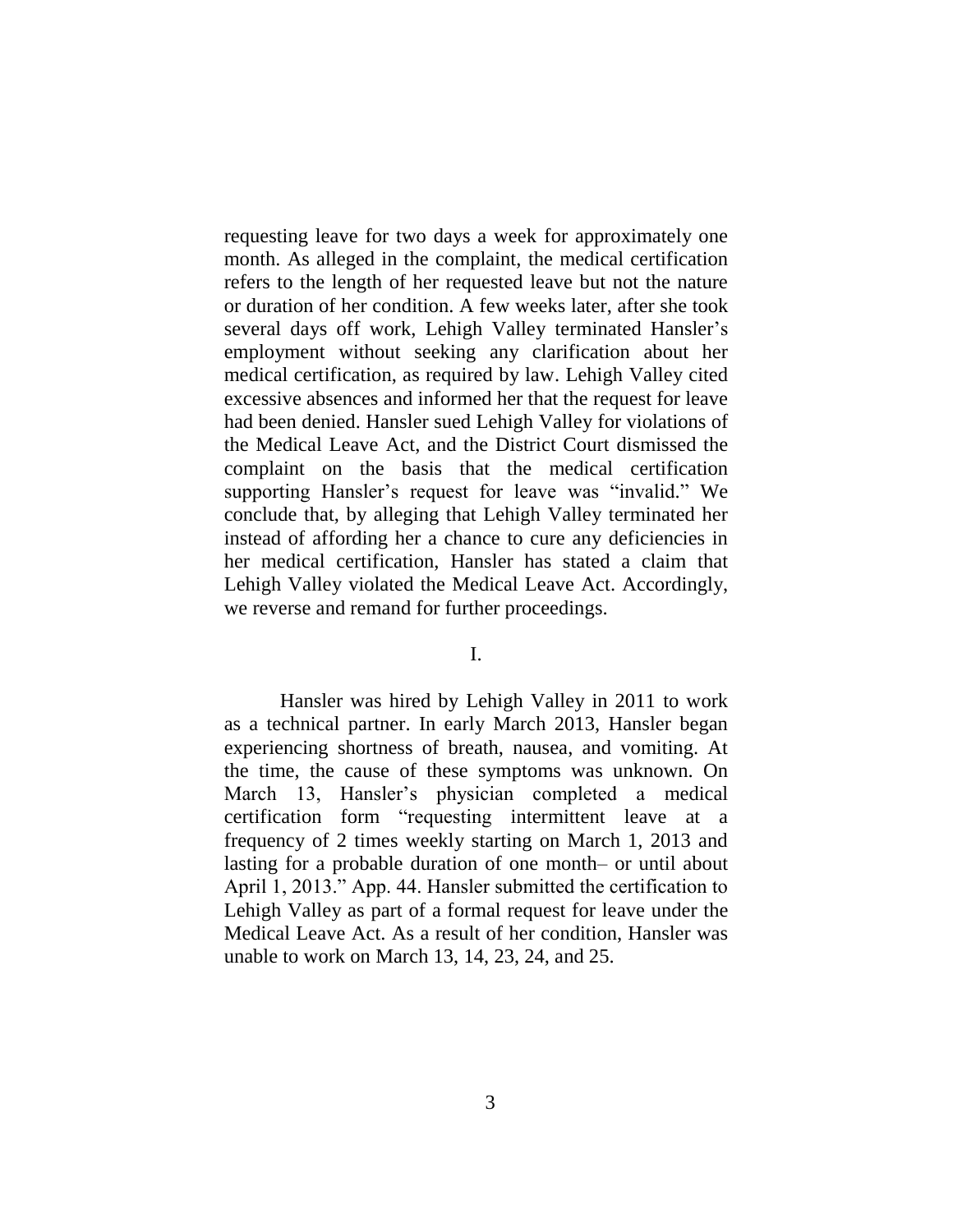Without seeking further information about the medical certification from either Hansler or her physician, Lehigh Valley terminated Hansler at the end of her shift on March 28. The basis for Hansler's termination was absenteeism, including the five days she took off in March. Hansler reminded Lehigh Valley that she had requested time off under the Medical Leave Act, but Lehigh Valley informed her, for the first time, that her request had been denied. Following the last of her absences, Hansler learned of a letter dated March 26 explaining that her request for "leave of absence (FMLA) for the period of 3/1/13-3/11/13" was denied because her "condition presently does not qualify as a serious health condition under the criteria set forth by the [Medical Leave Act]." App. 45. In early April 2013, after her dismissal, Hansler received a diagnosis of diabetes and high blood pressure. She alleges that these previously undiagnosed and untreated conditions are what caused her March absences.

Hansler sued Lehigh Valley under the Medical Leave Act for interfering with her substantive rights to medical leave and for terminating her in retaliation for seeking leave. In her complaint, Hansler alleges she has chronic serious health conditions and argues that Lehigh Valley improperly denied her request for leave without providing her an opportunity to cure her medical certification. The District Court granted Lehigh Valley's motion to dismiss for failure to state a claim. It concluded that Hansler's request for leave was defective because her medical certification indicated that her condition would last only one month, but the Medical Leave Act requires that a chronic serious health condition persist for an "extended period of time." The District Court held that because the certification showed that Hansler was not entitled to leave, Lehigh Valley was not required to afford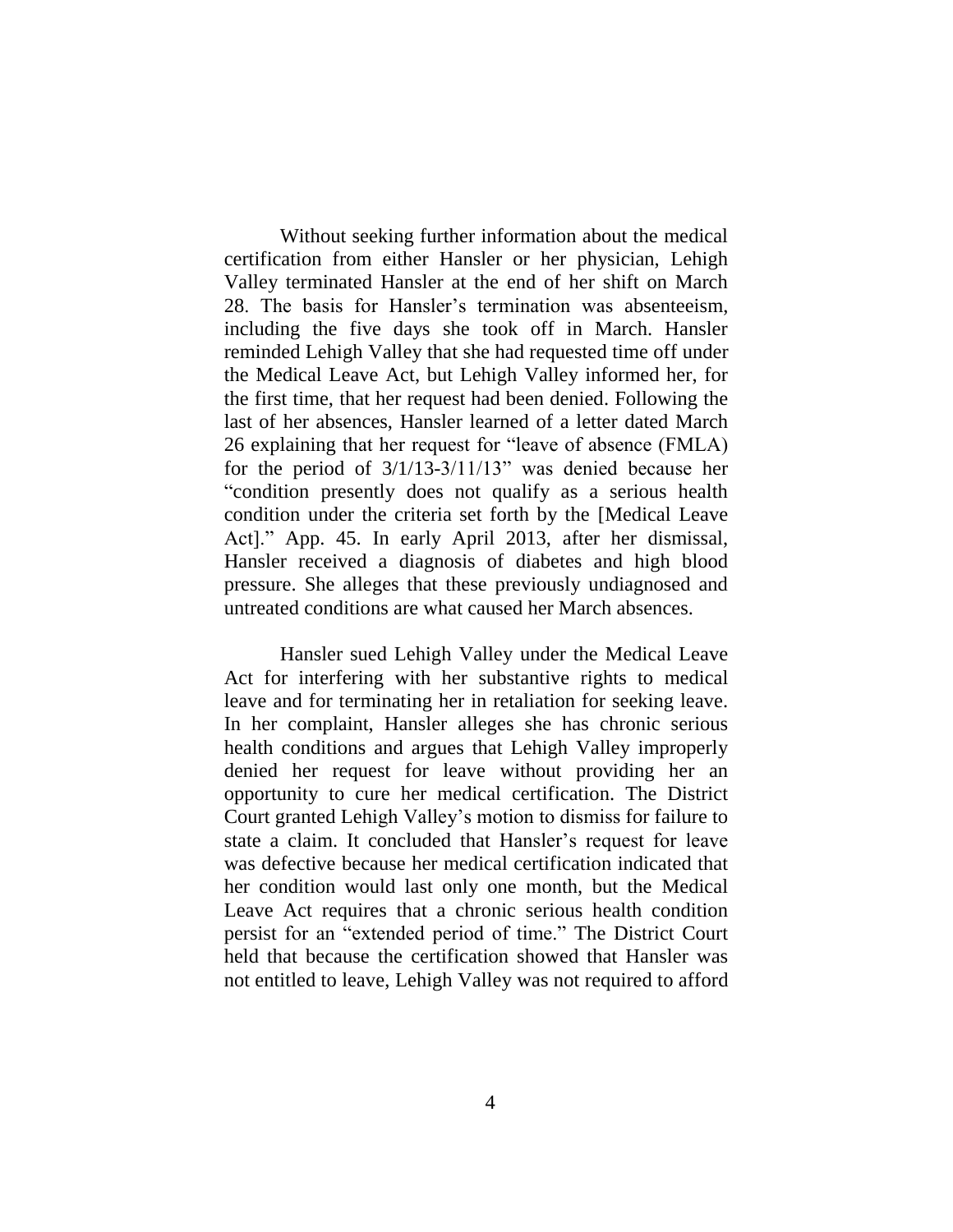Hansler a cure period and was permitted to terminate Hansler for her subsequent absences. That Hansler was later diagnosed with diabetes and high blood pressure was of no consequence. According to the Court, "[a]lthough the timing of events for plaintiff was, without question unfortunate, the fact remains that her diagnosis with diabetes and high blood pressure did not occur until after her leave request was denied and she was fired by defendant." *Hansler v. Lehigh Valley Health Network*, No. 13-cv-03924, 2014 WL 1281132, at \*10 (E.D. Pa. Mar. 28, 2014). Hansler filed this appeal. 2

### II.

Congress passed the Medical Leave Act "to balance the demands of the workplace with the needs of families" and "to entitle employees to take reasonable leave for medical reasons." 29 U.S.C. § 2601(b). The Medical Leave Act

<sup>&</sup>lt;sup>2</sup> The District Court had jurisdiction under 28 U.S.C. § 1331, and we have jurisdiction to review the District Court's final order under 28 U.S.C. § 1291. We exercise plenary review over a district court's grant of a motion to dismiss under Federal Rule of Civil Procedure 12(b)(6). *Pearson v. Sec'y Dep't of Corr.*, 775 F.3d 598, 601 (3d Cir. 2015). To survive a motion to dismiss under Rule  $12(b)(6)$ , a plaintiff must allege "enough facts to state a claim to relief that is plausible on its face." *Bell Atl. Corp. v. Twombly*, 550 U.S. 544, 570 (2007). A court must accept all factual allegations in the complaint as true and draw all reasonable inferences in favor of the plaintiff. *Phillips v. Cnty. of Allegheny*, 515 F.3d 224, 231 (3d Cir. 2008).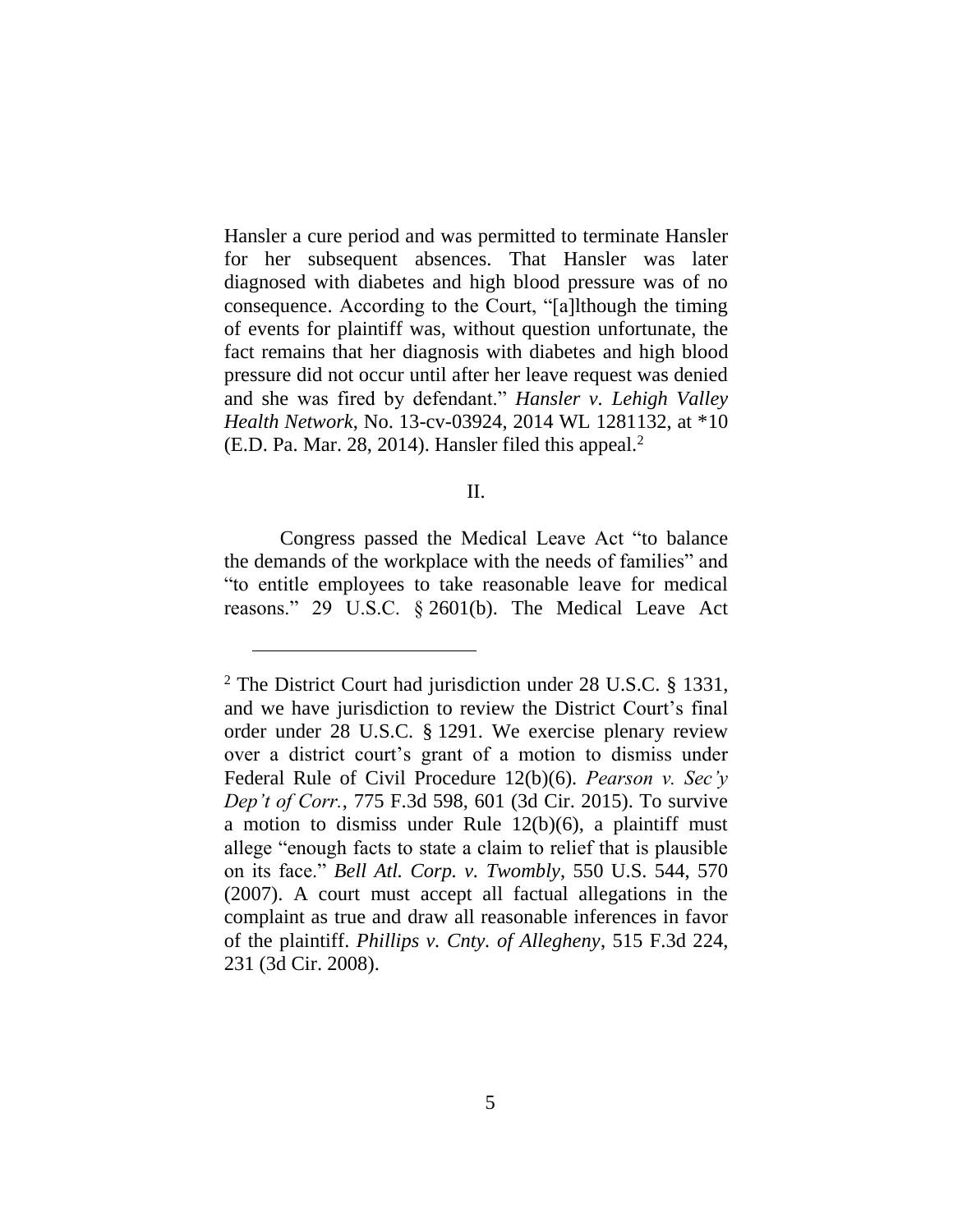carries out these objectives by providing that eligible employees are entitled to 12 workweeks of leave during any 12-month period if the employee has a "serious health condition" that makes the employee unable to perform the functions of her position. *Id.* § 2612(a)(1)(D). After a worker returns from leave, the worker is entitled to be reinstated to her previous position or an equivalent one. *Id.* § 2614(a)(1).

A "serious health condition" is one that involves inpatient care in a hospital or "continuing treatment by a health care provider." *Id.* § 2611(11). In its implementing regulations, the Department of Labor defines "[c]ontinuing treatment by a health care provider" to include "chronic serious health condition[s]" that (i) "[r]equire[] periodic visits (defined as at least twice a year) for treatment by a health care provider," (ii) "[c]ontinue[] over an extended period of time," and (iii) "[m]ay cause episodic rather than a continuing period of incapacity (e.g., asthma, diabetes, epilepsy, etc.)." 29 C.F.R. § 825.102.

Prior to taking leave, an employee must give her employer notice of the request for leave, "stat[ing] a qualifying reason for the needed leave." *Id.* § 825.301(b). An employer may require its employees to support their requests for leave with a certification issued by a health care provider. 29 U.S.C. § 2613(a). A "sufficient" medical certification must state (1) the date on which the serious health condition began, (2) the probable duration of the condition, (3) relevant medical facts, (4) a statement that the employee is unable to perform the functions of her position, (5) the dates and duration of any planned medical treatment, and (6) the expected duration of the intermittent leave. *Id.* § 2613(b).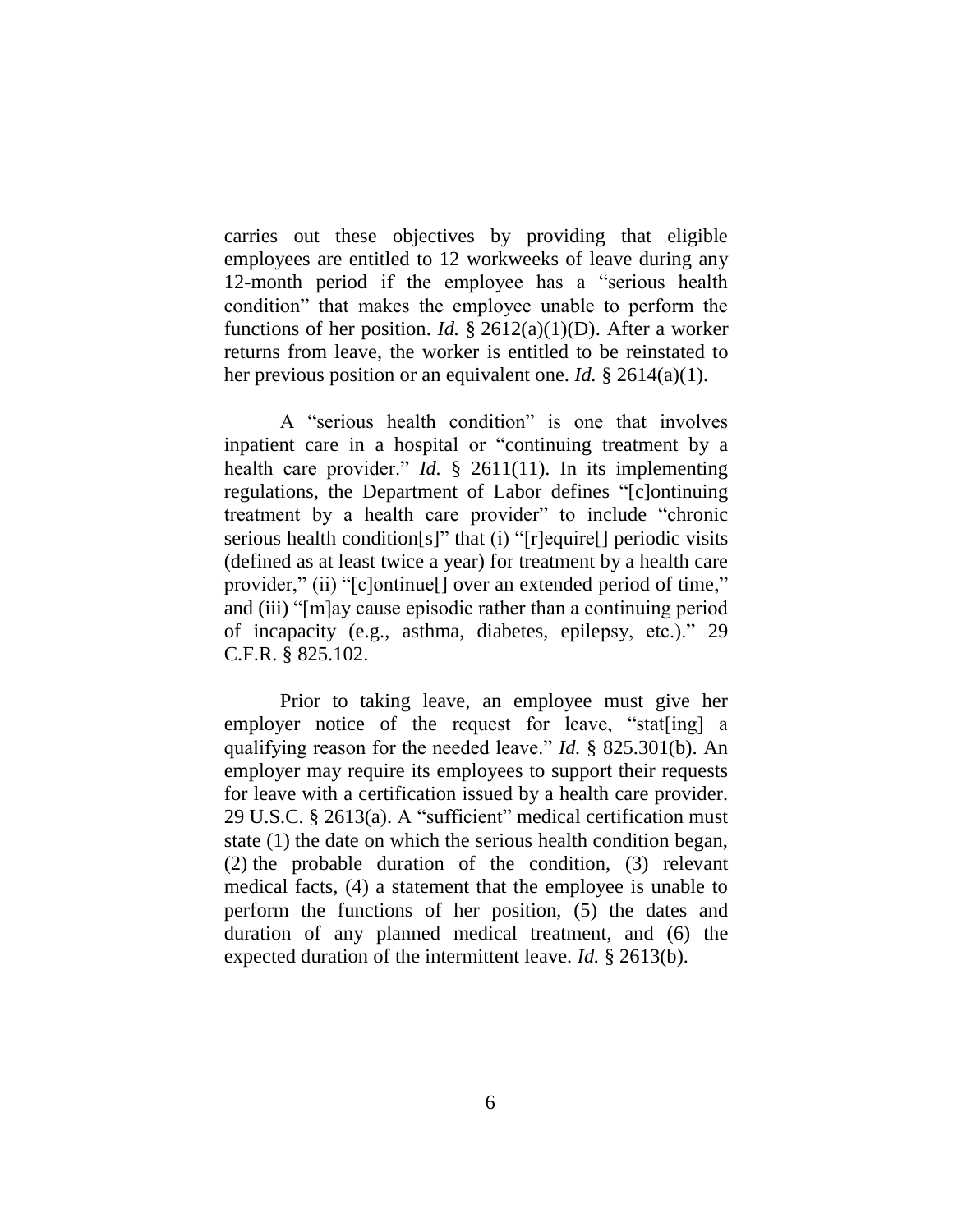Significantly, the Department of Labor's regulations govern how employers are to respond to perceived deficiencies in employee notices generally, and in medical certifications in particular. While an employee seeking FMLA leave must "state a qualifying reason for the needed leave" and fulfill notice requirements, the employee "does not need to expressly assert rights under the Act or even mention the FMLA." 29 C.F.R. § 825.301(b). Instead, in "any circumstance where the employer does not have sufficient information about the reason for an employee's use of leave, the employer should inquire further of the employee . . . to ascertain whether leave is potentially FMLA-qualifying." *Id.* § 825.301(a). In addition, an employer "shall advise an employee whenever the employer finds a certification incomplete or insufficient, and shall state in writing what additional information is necessary to make the certification complete and sufficient." *Id.* § 825.305(c). A certification is "incomplete" if the "employer receives a certification, but one or more of the applicable entries have not been completed." *Id.* A certification is "insufficient" if the "employer receives a complete certification, but the information provided is vague, ambiguous, or non-responsive." *Id.* If the employer determines that a certification is either incomplete or insufficient, it may deny the requested leave on the basis of an inadequate certification. But it may only do so if it has "provide[d] the employee with seven calendar days (unless not practicable under the particular circumstances despite the employee's diligent good faith efforts) to cure any such deficiency." *Id.*; *see Hansen v. Fincantieri Marine Grp., LLC*, 763 F.3d 832, 837 (7th Cir. 2014) ("[T]he regulations do not authorize the employer to deny FMLA leave where the employee fails to provide a complete and sufficient certification but is not given the opportunity to cure the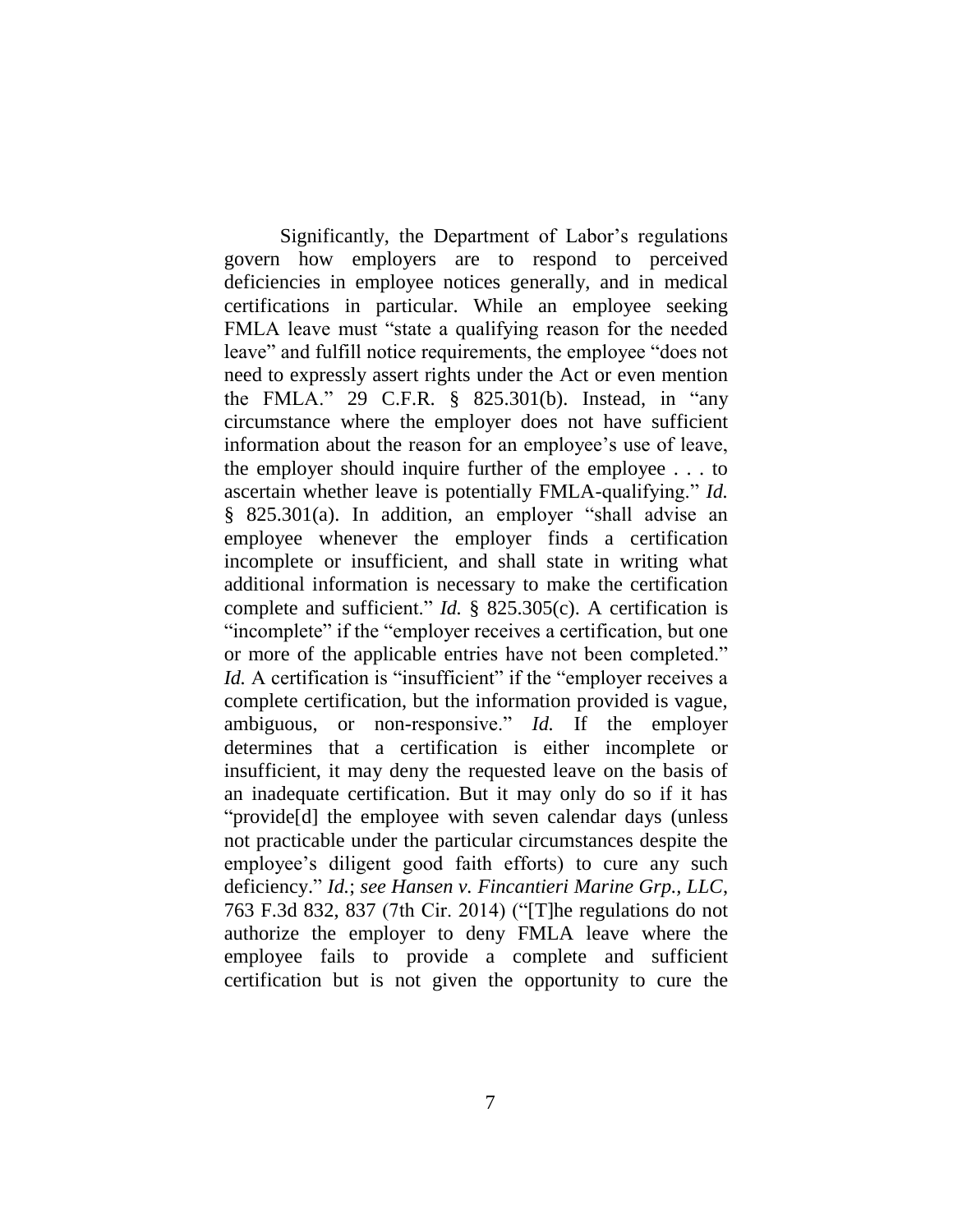deficiency.").

Hansler's first claim is that Lehigh Valley interfered with her rights under the Medical Leave Act by failing to afford her a chance to cure deficiencies in her medical certification. This claim is based on statutory text providing that employers may not "interfere with, restrain, or deny the exercise of or attempt to exercise" rights granted under the Act. 29 U.S.C. § 2615(a)(1). Moreover, "[a]ny violations of the Act or of these regulations constitute interfering with" the exercise of an employee's rights. 29 C.F.R. § 825.220(b). To assert an interference claim, an employee must establish, among other things, that she was denied benefits under the Act. *Ross v. Gilhuly*, 755 F.3d 185, 191-92 (3d Cir. 2014).

The District Court held that Hansler was not entitled to leave or a cure period because her certification was "invalid" and "negative on its face." The Court reasoned that while Hansler's certification requested leave for one month, this was not an "extended period of time," and, therefore, her condition did not qualify as a chronic serious health condition. In other words, her certification was not merely insufficient or incomplete—it demonstrated that she did not have a chronic serious health condition.

Hansler does not argue on appeal that her certification established the "extended period of time" requirement, and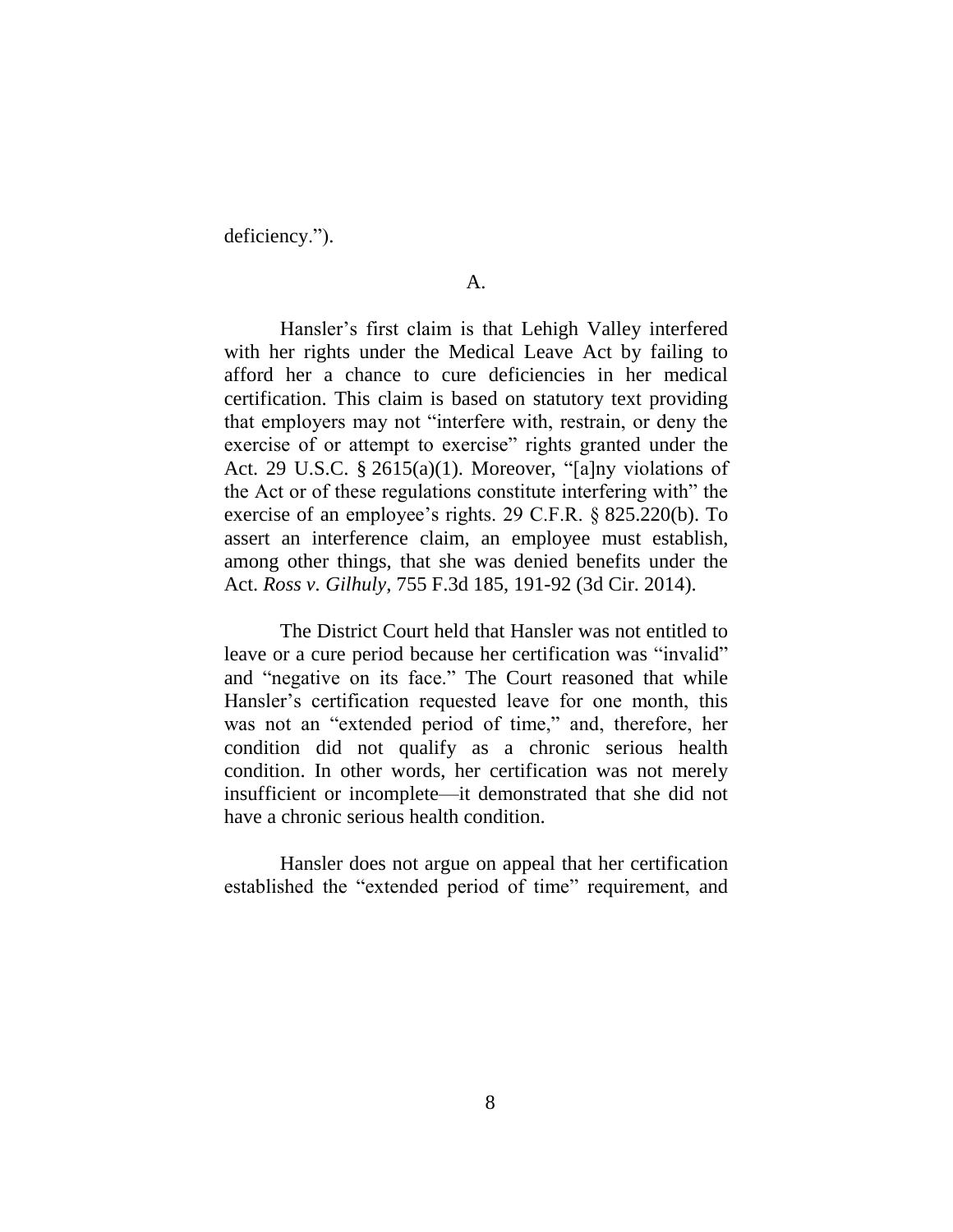we do not decide that issue here.<sup>3</sup> Instead, Hansler maintains she was entitled to the cure period set forth in the regulations because the certification was insufficient, rather than negative on its face. We agree.

The regulations make no reference to negative certifications, the basis on which the District Court rejected Hansler's claim. Instead, they provide that whenever an employer finds a certification "incomplete" or "insufficient." the employer shall so advise the employee and provide seven days to cure the deficiencies. 29 C.F.R.  $\S$  825.305(c). A negative certification is a judicially crafted concept with roots in a decision from the Seventh Circuit Court of Appeals. *See Stoops v. One Call Commc'ns, Inc.*, 141 F.3d 309 (7th Cir. 1998). In *Stoops*, the employee's physician provided a medical certification stating that the employee was "not

<sup>&</sup>lt;sup>3</sup> A chronic serious health condition is one that, among other things, "[c]ontinues over an extended period of time." 29 C.F.R. § 825.102. Neither the Act nor the regulations provide further clarity as to what "extended period of time" means. We have found that a three-year duration for an employee's condition constitutes an extended period of time. *See Victorelli v. Shadyside Hosp.*, 128 F.3d 184, 189 (3d Cir. 1997). Other courts have held that chronic illnesses "must exist for well more than a few weeks." *Taylor v. Autozoners, LLC*, 706 F. Supp. 2d 843, 852 (W.D. Tenn. 2010) (quoting *Flanagan v. Keller Prods., Inc.*, No. 00-542-M, 2002 WL 313138, at \*7 (D.N.H. Feb. 25, 2002)). We will assume here, and Hansler does not argue otherwise, that a condition lasting for one month does not satisfy the "extended period of time" requirement.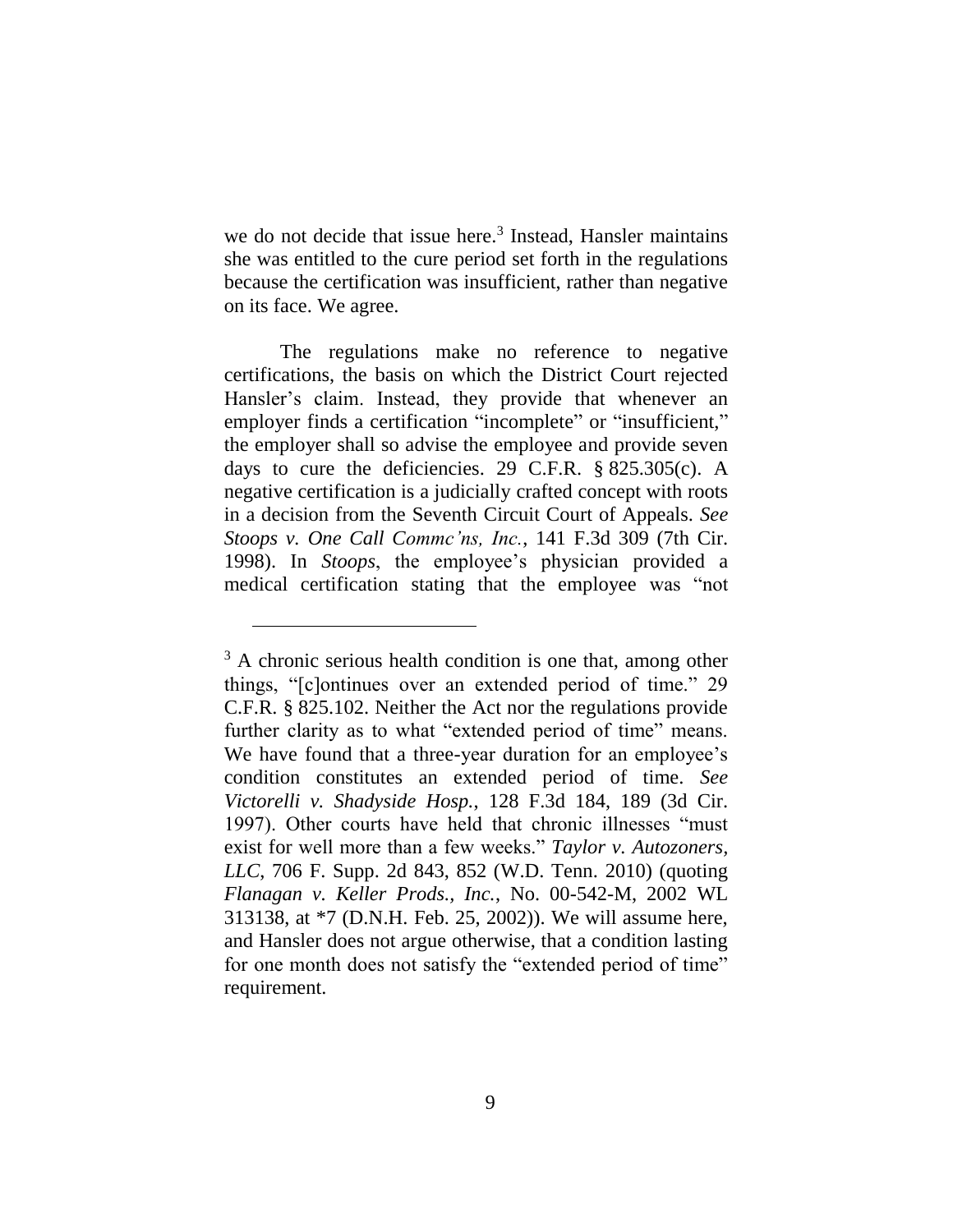presently incapacitated and would not have to work intermittently or on a reduced work schedule." *Id.* at 311. The Seventh Circuit described this as a "negative certification" because a serious health condition is one that prevents an employee from performing his job, but the employee's physician in *Stoops* explicitly stated that the employee could perform his job functions. *Id.* at 312-13. "Where an employer . . . requests from the employee and receives a physician's certification that indicates that an employee's serious health condition does not require him to miss work, the employer may rely on that certification." *Id.* at 313.

Following *Stoops*, several other Courts of Appeals have discussed or alluded to negative certifications. In *Hoffman v. Professional Med Team*, the employee, like the one in *Stoops*, submitted a certification from a physician stating she would not need to work intermittently or on a lessthan-full schedule as a result of her condition. *Hoffman*, 394 F.3d 414, 416 (6th Cir. 2005). The Sixth Circuit explained that, "[t]o be valid, a certification must show that the employee's serious health condition makes her unable to perform job functions." *Id.* at 419. In *Branham v. Gannett Satellite Information Network, Inc.*, the Sixth Circuit referred to a negative certification as one "indicating that [the employee] does not have a serious health condition that prevents her from performing her job." 619 F.3d 563, 572 (6th Cir. 2010). Similarly, the First Circuit found that an employer was justified in denying leave where the medical certification stated that the employee was "not incapacitated" and "disavowed the need for any leave." *Tayag v. Lahey Clinic Hosp., Inc.*, 632 F.3d 788, 793 (1st Cir. 2011).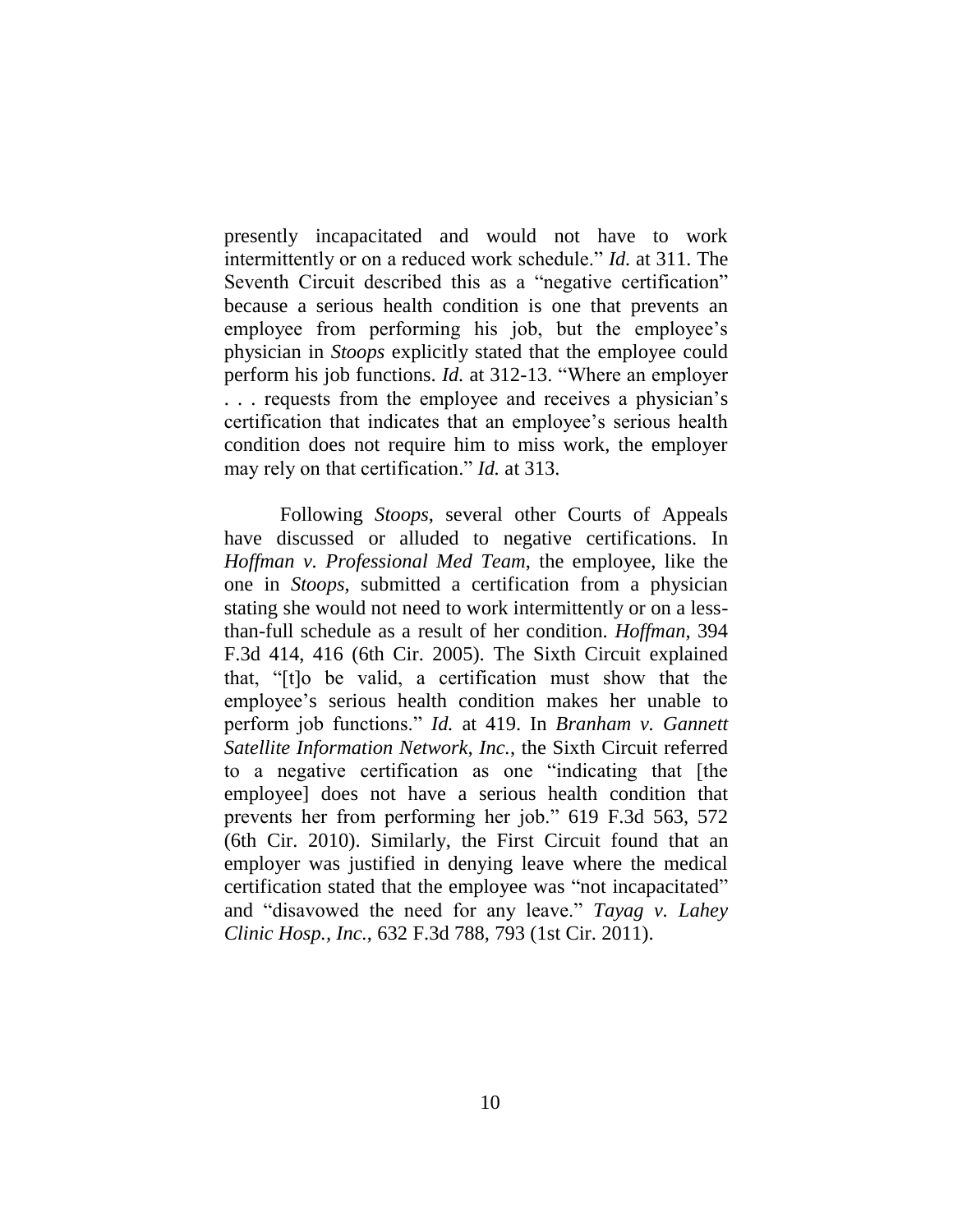We need not decide whether in certain circumstances a medical certification may be negative because, even if we were to agree with the cases finding negative certifications, we still would not find those cases persuasive here. The certifications in those cases contained affirmative statements from the employees' physicians that the employees would not miss any work. To qualify for FMLA leave, however, an employee must have a "serious health condition," defined as a physical or mental condition involving either inpatient care or continuing treatment involving a period of incapacity or treatment for incapacity. 29 U.S.C. §§ 2611(11), 2612(a)(1)(D); 29 C.F.R. § 825.102. Thus, the certifications in those cases were facially incompatible with entitlement to FMLA leave.

In contrast, the certification here—which requested "intermittent leave at a frequency of 2 times weekly . . . and lasting for a probable duration of one month," App. 44—did not on its face disqualify Hansler from FMLA eligibility. Rather, because a "sufficient certification" for intermittent leave under 29 U.S.C. § 2613(b) must address *both* "the expected duration of the intermittent leave" and the "probable duration of the condition," and because the certification here failed to specify whether the "probable duration of one month" referred to the duration of the leave request, the duration of the medical condition, or both, the certification was not a "negative certification," but was instead "vague, ambiguous, or non-responsive," meeting the definition of "insufficient." 29 C.F.R. § 825.305(c); *see Kauffman v. Fed. Express Corp.*, 426 F.3d 880, 886-87 (7th Cir. 2005)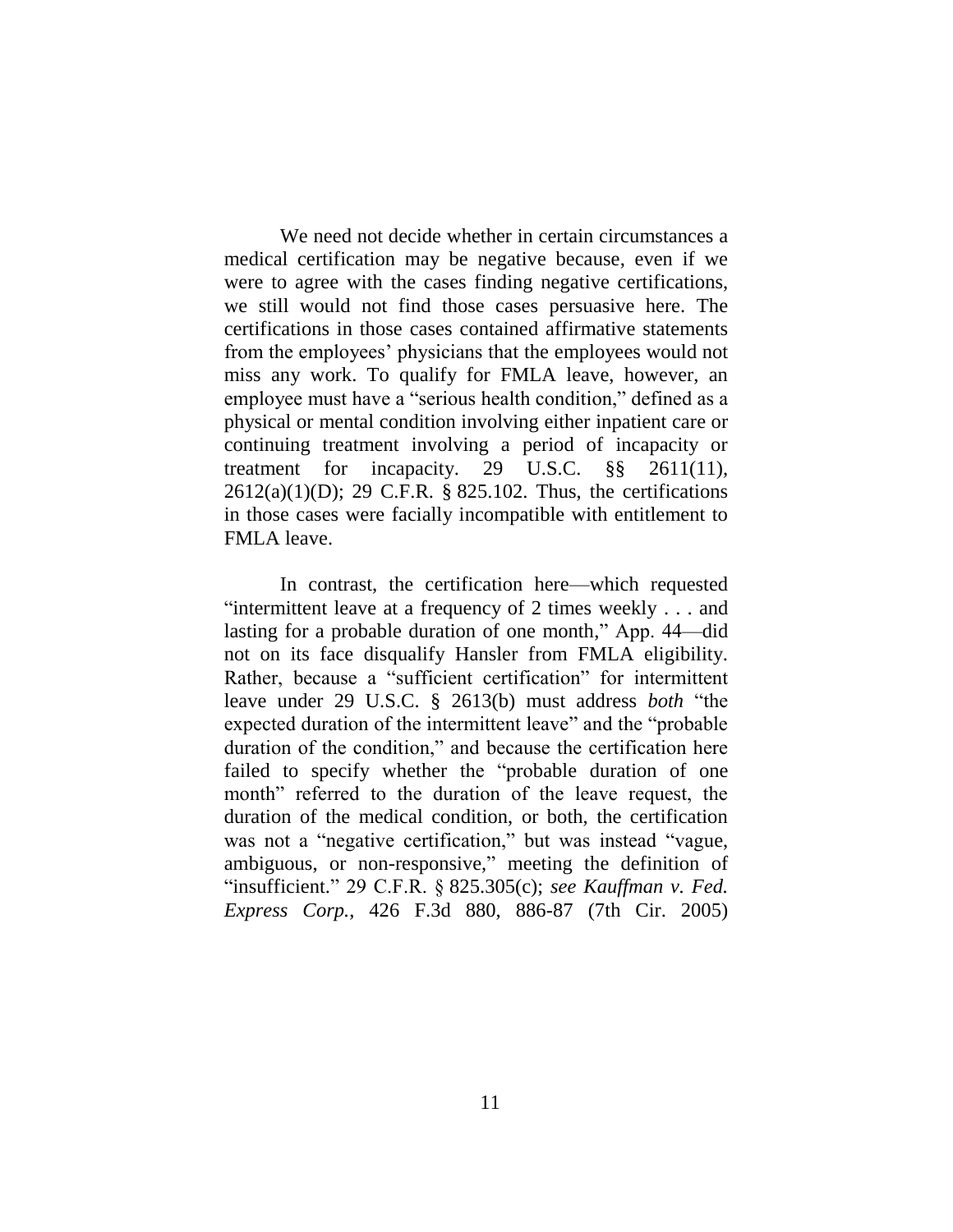(rejecting argument that certification was negative where physician omitted the incapacity's expected duration).<sup>4</sup>

In short, we hold today simply that when a certification submitted by an employee is "vague, ambiguous, or non-responsive" (or "incomplete," for that matter) as to any of the categories of information required under 29 U.S.C.  $§$  2613(b), the employer "shall advise [the] employee  $\ldots$ what additional information is necessary to make the certification complete and sufficient" and "must provide the employee with seven calendar days . . . to cure any such deficiency." 29 C.F.R. § 825.305(c). The plain and mandatory language of the statute and regulations requires no less.

Lehigh Valley's additional arguments in support of a negative certification are unavailing. It emphasizes that the Medical Leave Act is not a forward-looking statute and "does not require an employer to be clairvoyant." *Lichtenstein v. Univ. of Pittsburgh Med. Ctr.*, 691 F.3d 294, 303 (3d Cir. 2012) (internal citations and quotation marks omitted). According to Lehigh Valley, the short duration of Hansler's symptoms prior to her leave request provided no basis for it to

<sup>4</sup> Lehigh Valley maintains that Hansler waived her argument concerning a distinction between the length of the requested leave and the expected duration of her condition by not raising it before the District Court. *See Brennan v. Norton*, 350 F.3d 399, 415 n.12 (3d Cir. 2003). We disagree. Although Hansler did not mention this nuance in 29 U.S.C. § 2613(b), she did argue generally, with a supporting case and citations to regulations, that her certification was insufficient and that Lehigh Valley should have given her a chance to cure. Accordingly, Hansler has preserved the issue for appeal.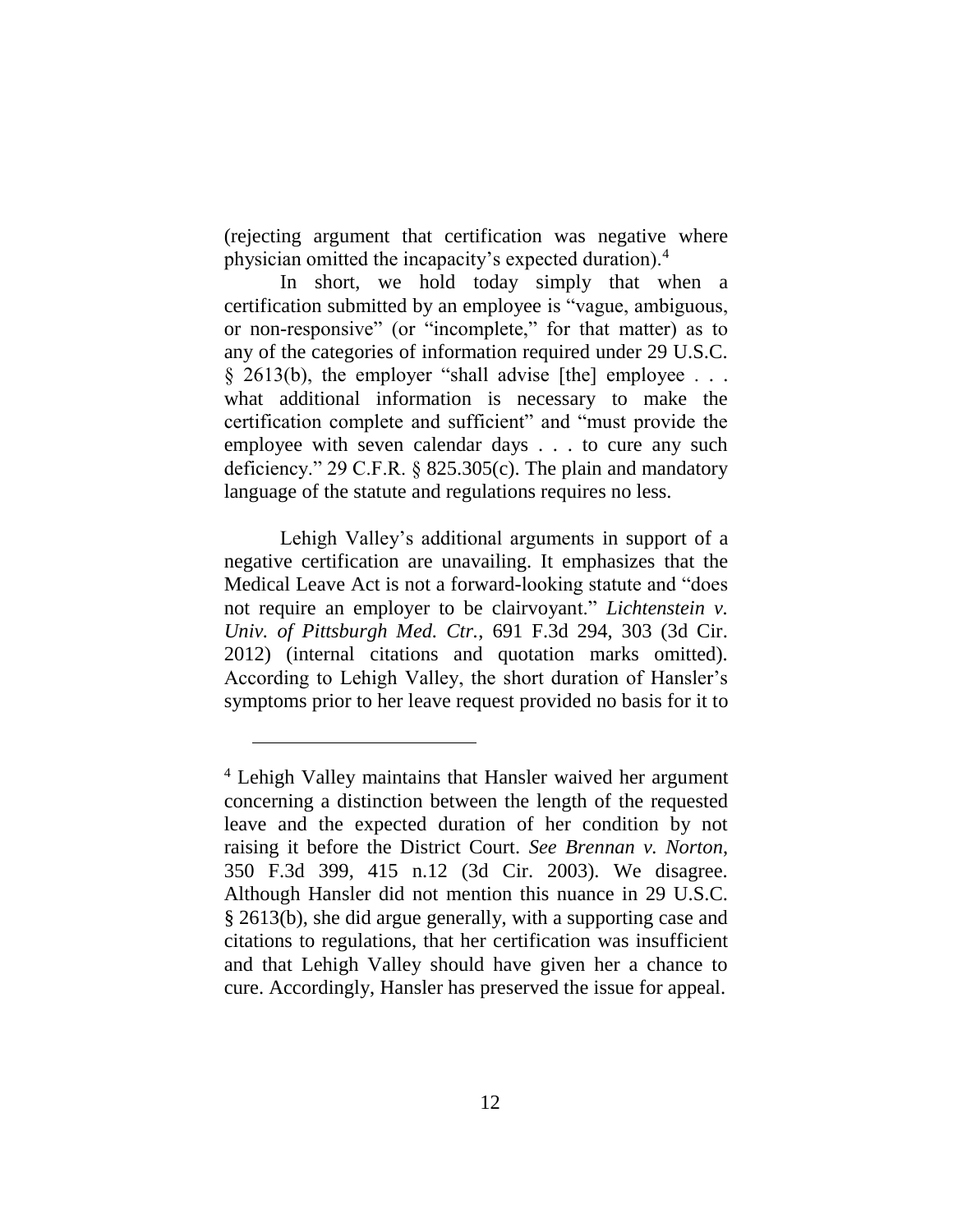know that Hansler was suffering from a prolonged and chronic illness. This argument would carry more force if the issue at stake was notice. *See Ross*, 755 F.3d at 191-92 (explaining that to state a claim for interference, a plaintiff must give notice to the defendant of his or her intention to take leave). But no one disputes notice; Hansler provided Lehigh Valley with a certification specifically requesting leave under the Act. Thus, nothing in this opinion burdens employers with the troublesome task of predicting, on their own, the nature and trajectory of their employees' illnesses. The relevant question here is not whether Lehigh Valley could have known Hansler was suffering from a chronic condition at the time she requested leave; instead, it is whether the certification was insufficient and/or incomplete. Receipt of an insufficient or incomplete certification triggers certain regulatory obligations on an employer that are unrelated to its understanding of the employee's health condition.

Similarly, Lehigh Valley maintains that Hansler's post-termination diagnoses of diabetes and high blood pressure foreclose her ability to establish that she had a chronic serious health condition at the time she requested leave. *See Navarro v. Pfizer Corp.*, 261 F.3d 90, 96 (1st Cir. 2001) (explaining that operative time for determining whether a particular condition qualifies as a serious health condition is the time that leave is requested or taken). Again, this misses the point. That Hansler was diagnosed with her illnesses after she was fired does not affect the determination of whether her medical certification was insufficient.

Having concluded that Hansler plausibly alleges her certification was insufficient rather than negative, the next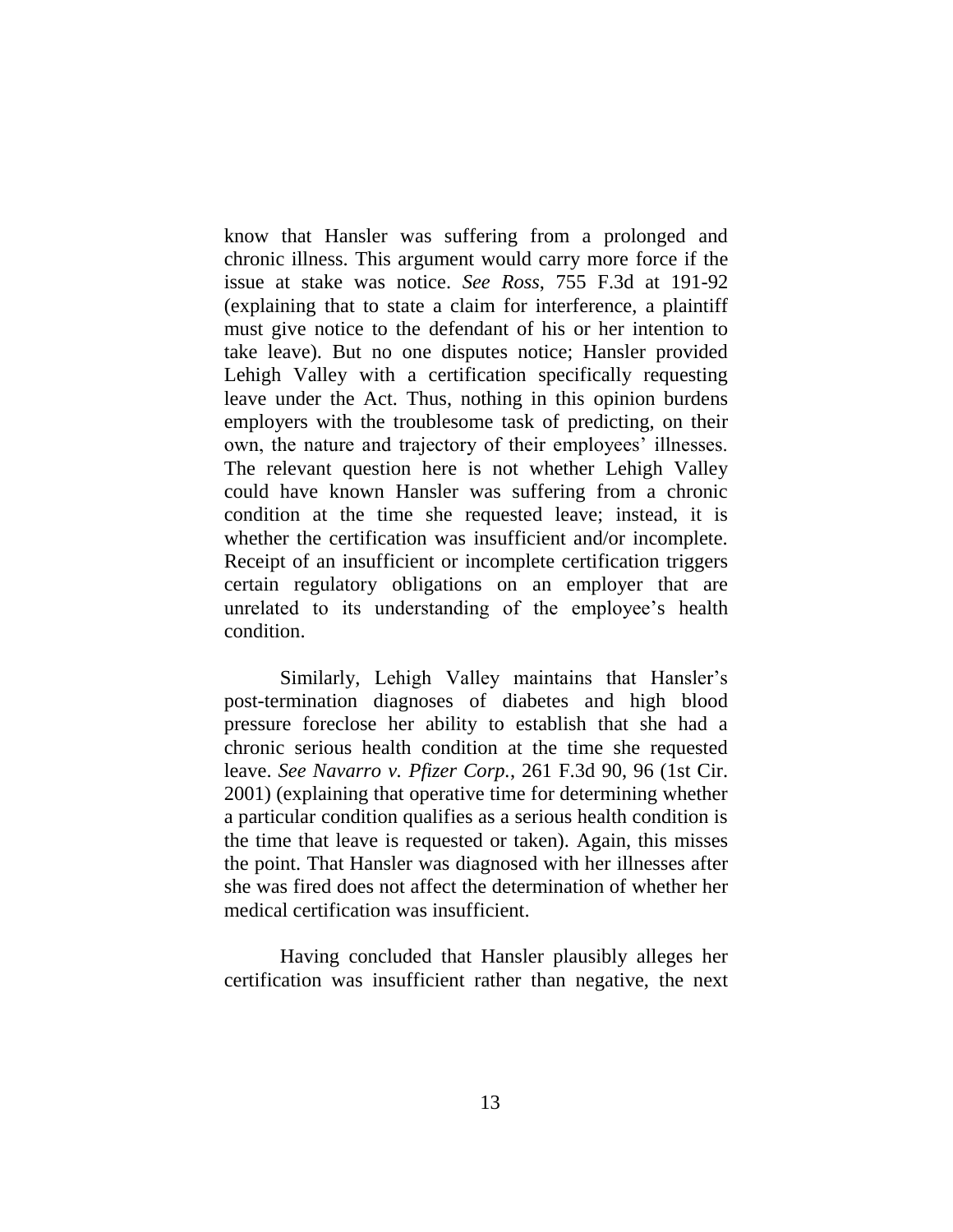question is whether she states a claim for interference under the Act. Upon receipt of her insufficient certification, Lehigh Valley was required to (1) advise Hansler that her certification was insufficient, (2) state in writing what additional information was necessary to make it sufficient, and (3) provide her with an opportunity to cure before denying her request for leave. *See* 29 C.F.R. § 825.305(c). Lehigh Valley ignored these requirements and, instead, terminated Hansler without first notifying her that the request for leave had been denied. Assuming that she can prove she was denied benefits to which she was otherwise entitled, Hansler may premise her interference claim on these alleged regulatory violations.

Though our Court has not yet ruled on this issue, several district courts in this circuit have found interference claims following an employer's breach of its obligations under § 825.305 where the employee established entitlement or likely entitlement to FMLA benefits. <sup>5</sup> The few relevant

<sup>5</sup> *See Patel v. Saint Vincent Health Ctr.*, No. 12-298, 2015 WL 630260, at \*13 (W.D. Pa., Feb. 12, 2015) ("[Employer] interfered with Plaintiff's FMLA rights by not informing her that the certification submitted by [the physician] was incomplete and insufficient."); *Herco v. Se. Pa. Transp. Auth.*, No. 10-796, 2011 WL 294493, at \*3 (E.D. Pa. Jan. 25, 2011) (finding interference claim based on employee's submission of an incomplete medical certification and employer's failure to request additional information); *Marrero v. Camden Cnty. Bd. of Soc. Servs.*, 164 F. Supp. 2d 455, 466 (D.N.J. 2001) ("[T]ermination is not an appropriate response for an inadequate certification. [The regulations]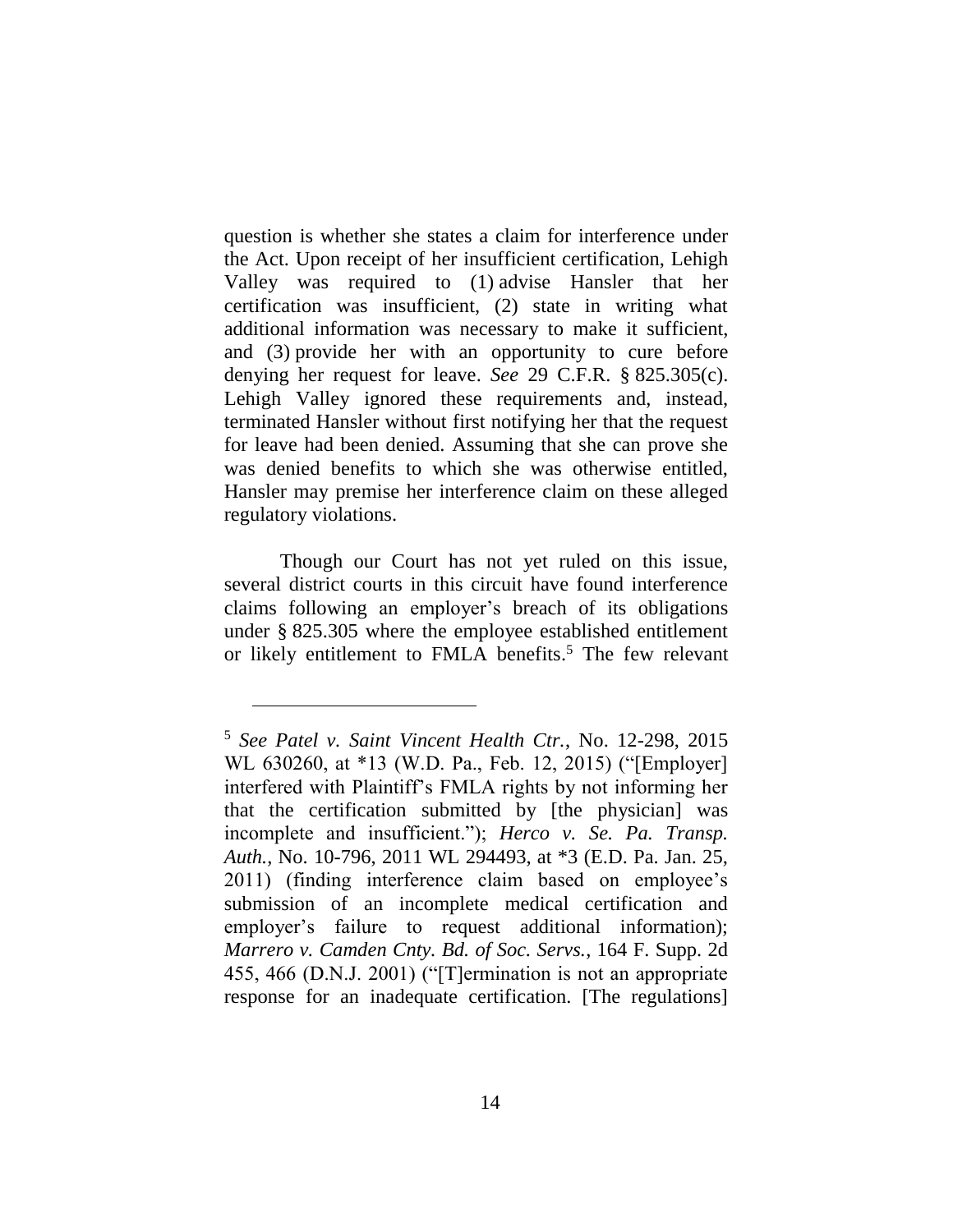decisions from the Courts of Appeals suggest that qualifying employees who allege harm arising from the employers' failure to provide a cure period may assert a cause of action for interference. *See Kauffman*, 426 F.3d at 886-87; *Darst v. Interstate Brands Corp.*, 512 F.3d 903, 910 (7th Cir. 2008); *Sorrell v. Rinker Materials Corp.*, 395 F.3d 332, 337 (6th Cir. 2005).

Moreover, we find support for an interference claim based on this Court's precedent concerning notice interference. In *Conoshenti v. Public Service Electric & Gas Co.*, the plaintiff's claim was based on his employer failing to advise him of his substantive rights under the Act in violation of regulatory requirements. <sup>6</sup> 364 F.3d 135, 142 (3d Cir. 2004). The plaintiff there insisted that, if he had received the necessary information, "he would have been able to make an informed decision about structuring his leave and would have structured it, and his plan of recovery, in such a way as to preserve the job protection afforded by the Act." *Id.* at 142- 43. We held this was a viable theory of recovery, explaining that the plaintiff "will show an interference with his right to

provide[] that where an employer finds a certification incomplete, it must give the employee a reasonable opportunity to cure any deficiencies.").

<sup>&</sup>lt;sup>6</sup> The regulations contain a number of provisions requiring employers to provide employees with notice of their rights and obligations. *See generally* 29 C.F.R. § 825.300. For example, an employer covered by the Act must include a notice in its employee handbooks explaining benefits and leave rights. *Id.* § 825.300(a)(3).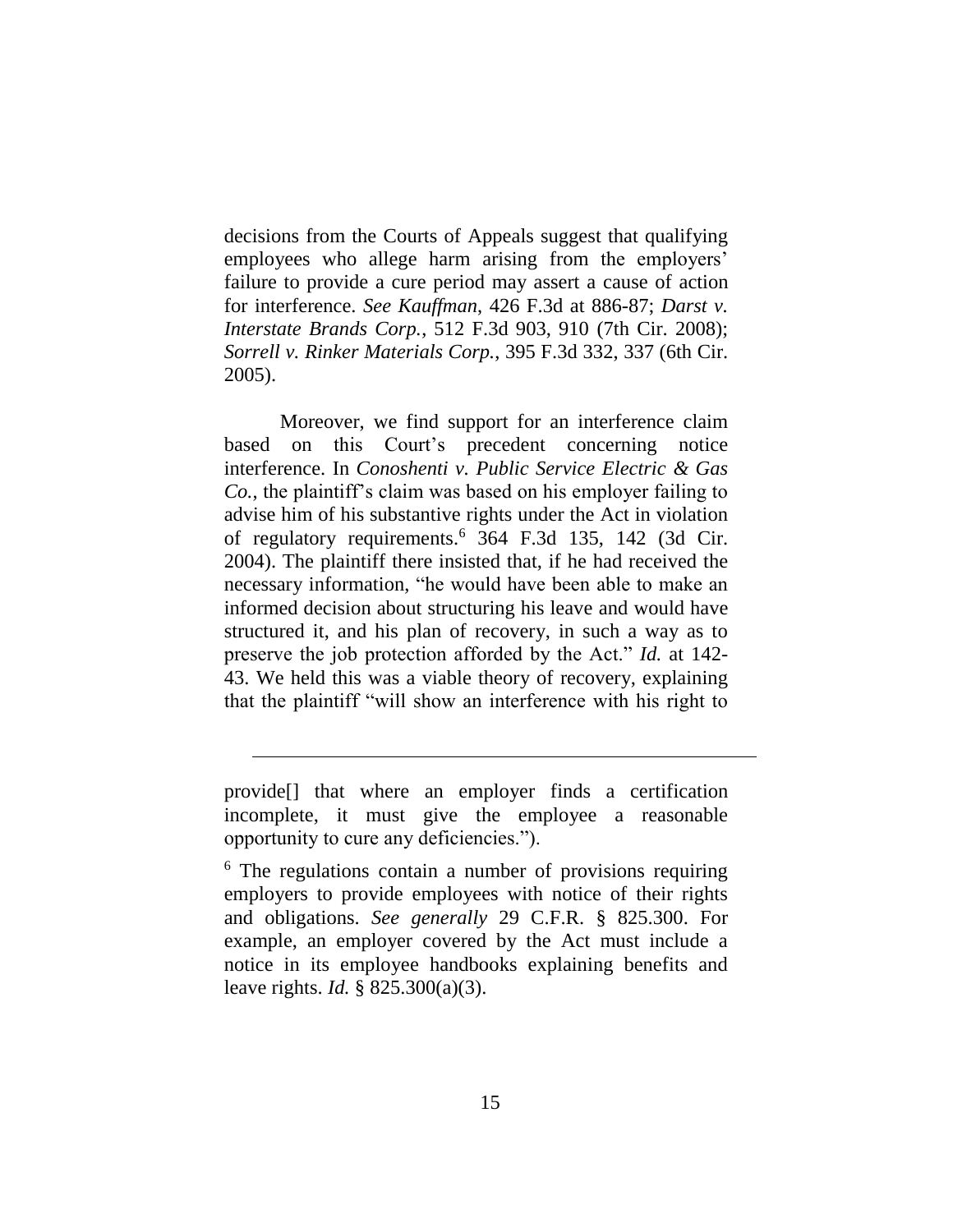leave under the FMLA . . . if he is able to establish that this failure to advise rendered him unable to exercise that right in a meaningful way, thereby causing injury." *Id.* at 143. Put another way, we found a cause of action for notice interference in the event plaintiff was able to show prejudice as a result of the violation. *Id.* at 144; *see also Ruder v. Pequea Valley Sch. Dist.*, 790 F. Supp. 2d 377, 394 (E.D. Pa. 2011) (finding interference claim where the defendant's failure to advise plaintiff of his eligibility to take leave "rendered him unable to exercise his rights"); *Schaar v. Lehigh Valley Health Servs., Inc.*, 732 F. Supp. 2d 490, 496- 97 (E.D. Pa. 2010) (finding interference claim where plaintiff alleged that "had she been informed that FMLA was an option for her absence, she would have taken her absence as FMLA leave").

The logic of *Conoshenti* naturally extends to an employer's failure to comply with its regulatory obligations following receipt of an insufficient or incomplete medical certification. Just like employers must advise their employees of their rights under the Act, 29 C.F.R. § 825.300, they also must advise their employees of deficiencies in their medical certifications and provide them with an opportunity to cure, *id.* § 825.305(c). These modest burdens imposed on employers help ensure that employees are equipped with at least basic information about the Act's requirements and have an opportunity to exercise their rights in a meaningful way. And to encourage employer compliance, the regulations provide injured employees with a cause of action for interference. *See* 29 C.F.R. § 825.220(b) ("Any violations of the Act or of these regulations constitute interfering with, restraining, or denying the exercise of rights provided by the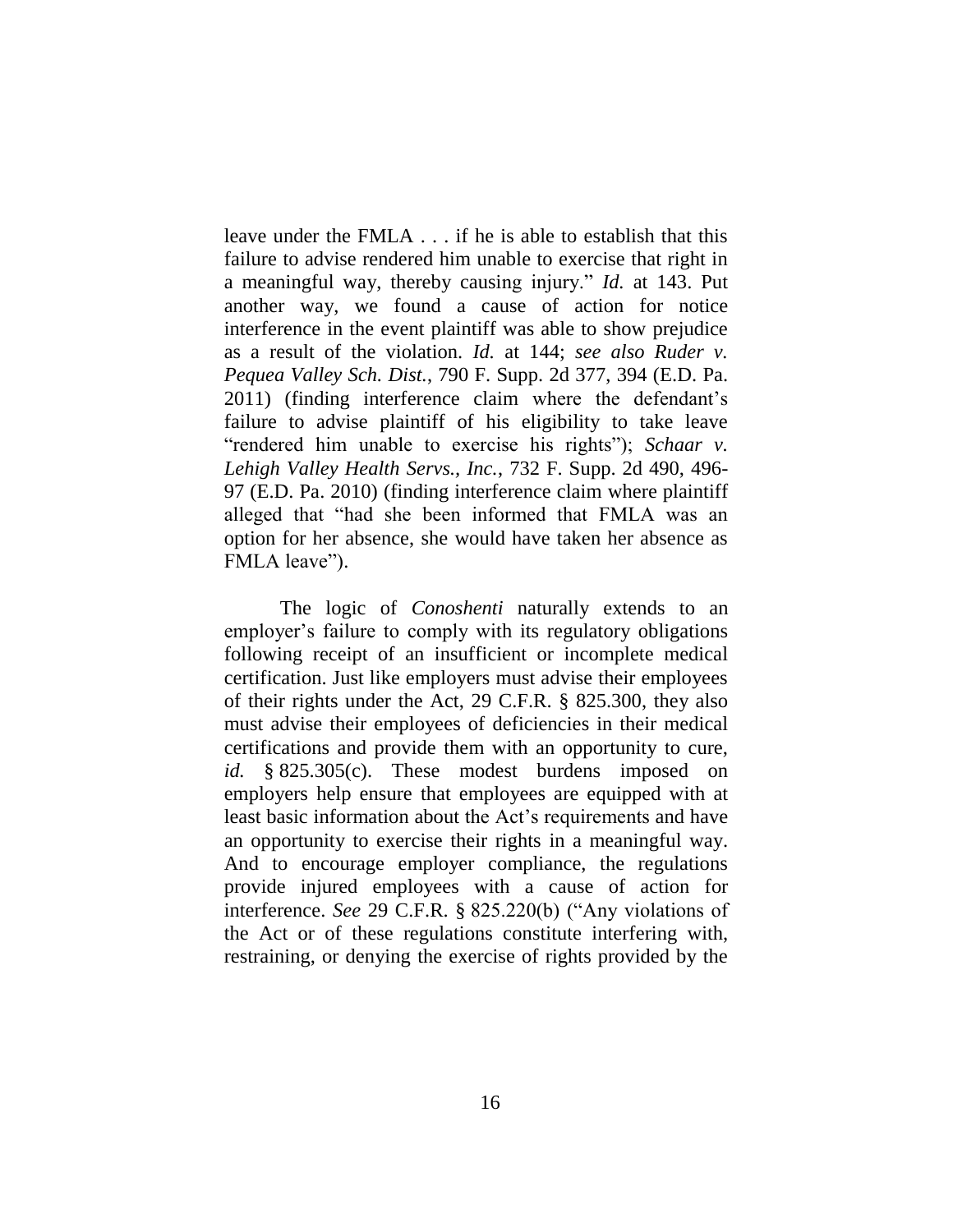Act."). If we were to find otherwise, employees would be left without a remedy.

Based on the facts alleged in the complaint, we conclude that Hansler states a claim for interference under 29 U.S.C. § 2615(a)(1). She alleges that, in violation of the regulations, Lehigh Valley failed to identify deficiencies in her medical certification and failed to provide her with an opportunity to cure. Hansler alleges she was prejudiced by these failures because, "[h]ad [Lehigh Valley] properly requested that [her] physician provide more information to show a serious health condition, [her] physician would have been [in] a position to provide the full diagnosis of [her] chronic health conditions." App. 45. Instead of having the chance to exercise her rights in a meaningful way and demonstrate her entitlement to leave, Lehigh Valley fired her. As such, Hansler sufficiently alleges she was prejudiced as a result of Lehigh Valley's regulatory violations. Indeed, Lehigh Valley does not appear to dispute a finding of prejudice, instead focusing its efforts on arguing that Hansler was not entitled to a cure period in the first instance—an argument we have rejected. Appellee Br. at 8 ("While it may be true that, had Hansler been given more time, she would have been able to offer additional information, this simply is not relevant to whether Hansler was entitled, under the FMLA regulations, to a cure period.").

Not only is our conclusion dictated by precedent as well as the statutory and regulatory text, but we believe the cure period makes abundant sense in this context. Faced with nascent symptoms from a yet-to-be diagnosed condition, an employee's physician may need some additional time to provide the required elements of a sufficient certification,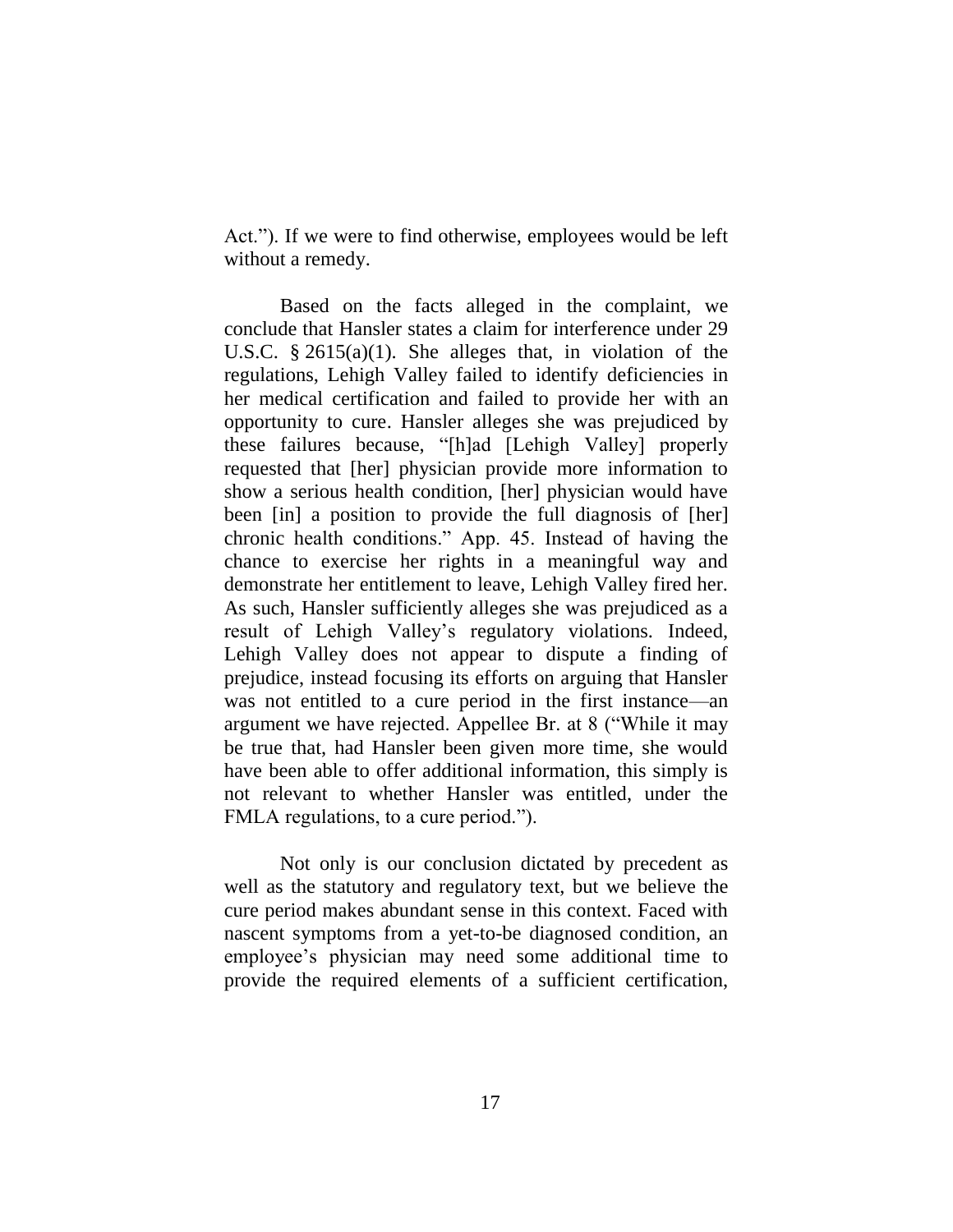including more specific information regarding relevant medical facts and the probable duration of the condition, the planned medical treatment, and the intermittent leave. 29 U.S.C. § 2613(b). As this case illustrates, for an employee with an emerging condition, the difference between a medical certification that supports leave and one that is deficient might be a matter of days.<sup>7</sup>

B.

Hansler's second claim is that Lehigh Valley terminated her in retaliation for seeking leave. Retaliation claims arise out of the Medical Leave Act's prohibition on employers "discharg[ing] or in any other manner discriminat[ing] against any individual for opposing any practice made unlawful." 29 U.S.C. § 2615(a)(2); *see* 29

<sup>7</sup> The *sine qua non* of eligibility for leave is not a diagnosis, but a qualifying health condition to which a physician may attest by providing the specified categories of information, such as "appropriate medical facts . . . regarding the condition," the "probable duration of the condition," and, where intermittent leave is requested, "the expected duration of the intermittent leave." 29 U.S.C. § 2613(b). Where a certification is incomplete or insufficient as to any one of the categories, nothing in the statute or the implementing regulations prevents the cure period from functioning as a grace period for the employee to obtain such information; on the contrary, they compel it. *See* 29 C.F.R. § 825.305(c). And if the employee happens to learn the name of her condition in the interim, that may well provide additional support for her request, but it surely does not negate the validity of the grace period.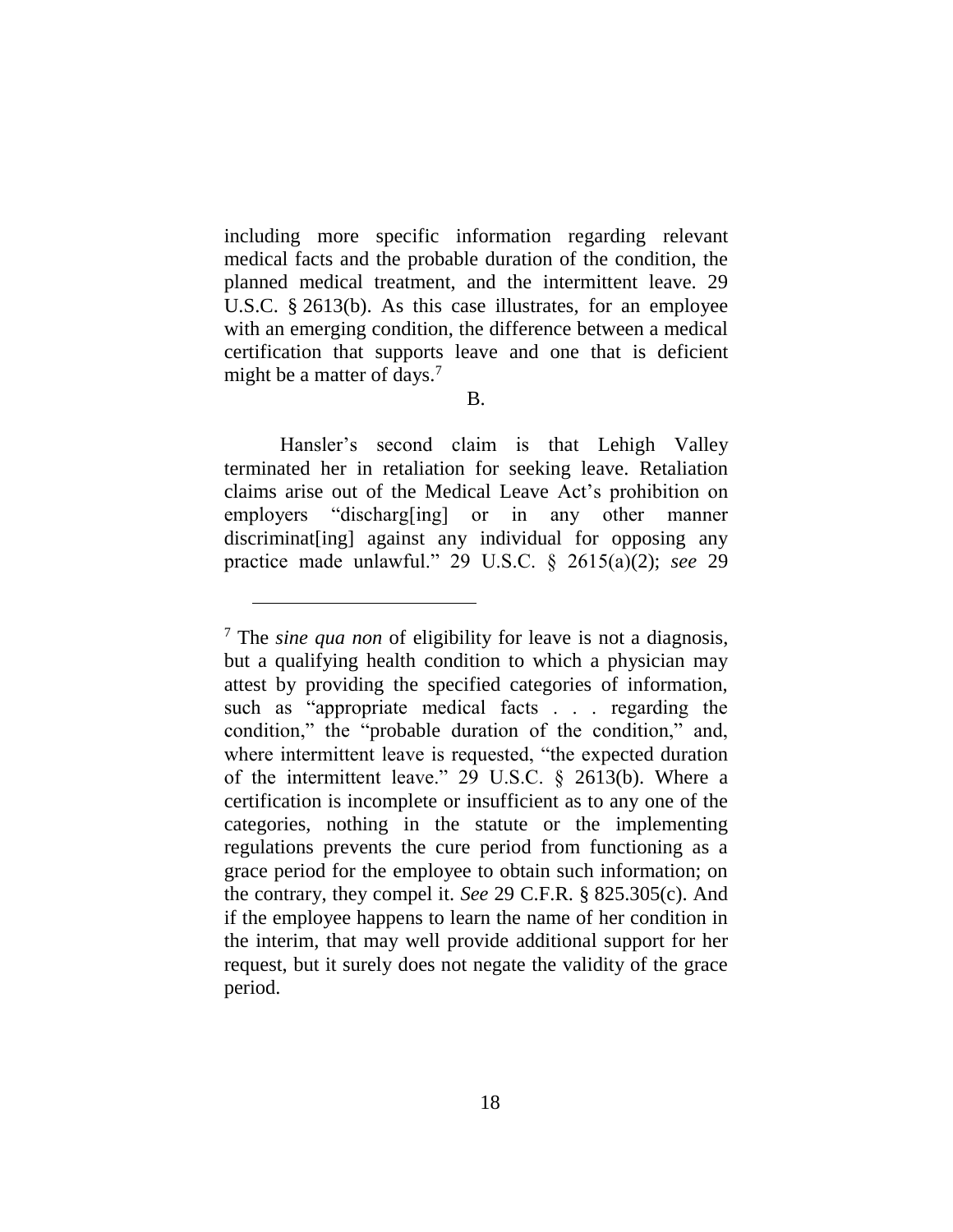C.F.R. § 825.220(c) (prohibiting employers from "discriminating or retaliating against an employee or prospective employee for having exercised or attempt[ing] to exercise FMLA rights"). To state such a claim, Hansler must allege (1) she invoked her right to leave, (2) she suffered an adverse employment decision, and (3) the adverse action was causally related to her invocation of rights. *See Lichtenstein*, 691 F.3d at 301-02.

The District Court dismissed Hansler's retaliation claim, finding she did not make a "valid" request for leave. This conclusion flowed from our holding that "firing an employee for a valid request for FMLA leave may constitute interference with the employee's FMLA rights as well as retaliation against the employee." *Erdman v. Nationwide Ins. Co.*, 582 F.3d 500, 509 (3d Cir. 2009). The District Court reasoned that because her leave request was "premised upon the existence of a serious chronic health condition and her medical certification was a negative certification with respect to such a condition, [Hansler's] leave request was not a valid request entitling her to FMLA leave and, accordingly, may not form the basis for an FMLA retaliation claim." *Hansler*, 2014 WL 1281132, at \*13.

As we disagree with the underpinnings of this conclusion—*i.e.*, the certification was negative and Hansler was not entitled to benefits under the Act—we hold that Hansler's claim should not be dismissed at this stage. Hansler alleges she attempted to invoke her right to leave, she was not advised of deficiencies in her medical certification, she was not provided a cure period, and she was fired a few weeks later as a result of her leave request. Through discovery, Hansler might be able to show that Lehigh Valley had a